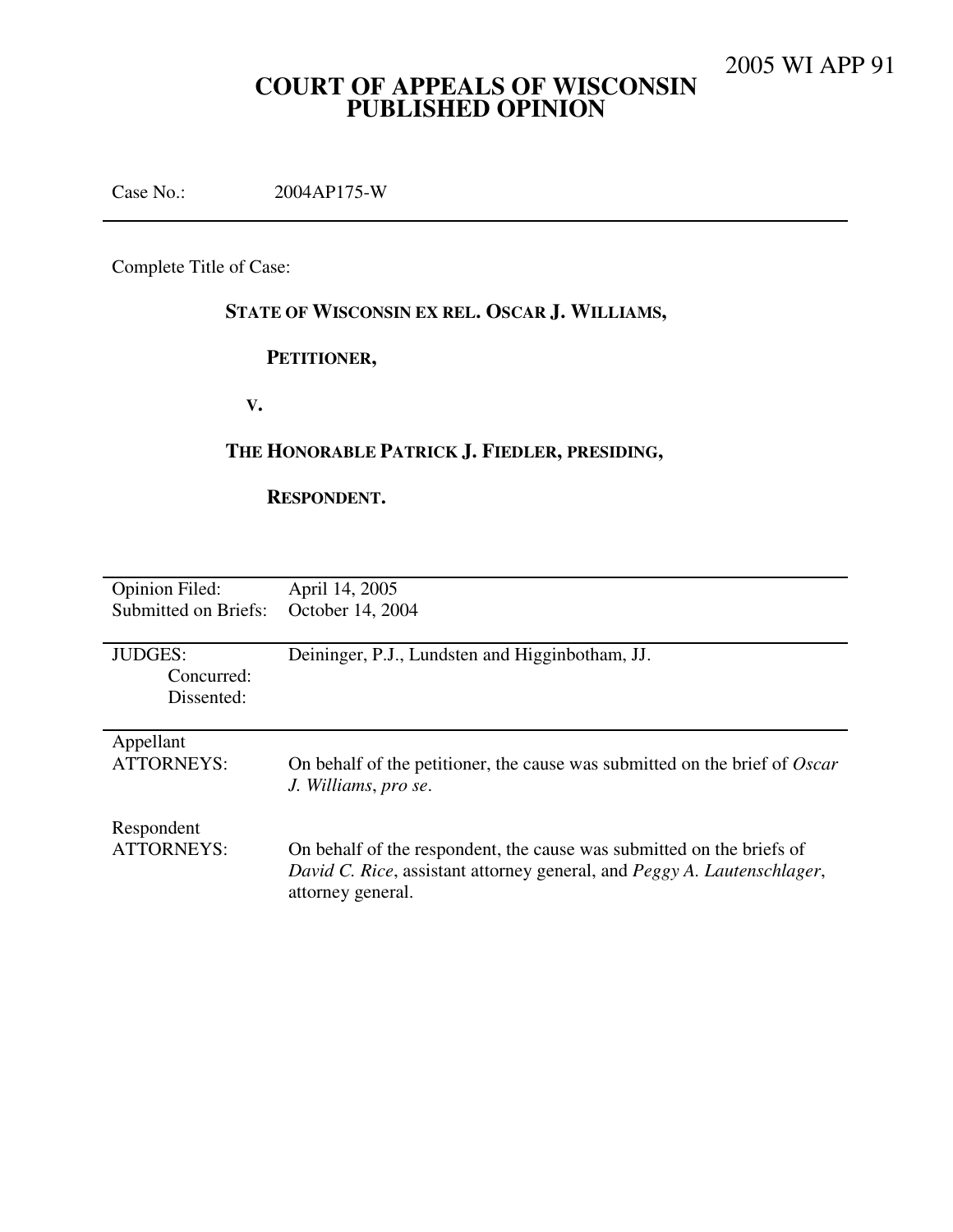# **2005 WI App 91**

## **COURT OF APPEALS DECISION DATED AND FILED**

## **April 14, 2005**

**Cornelia G. Clark Clerk of Court of Appeals**

# **NOTICE**

 **This opinion is subject to further editing. If published, the official version will appear in the bound volume of the Official Reports.** 

**A party may file with the Supreme Court a petition to review an adverse decision by the Court of Appeals.** *See* **WIS. STAT. § 808.10 and RULE 809.62.** 

# **Appeal No. 2004AP175-W Cir. Ct. No. 2003JD14 STATE OF WISCONSIN IN COURT OF APPEALS**

**STATE OF WISCONSIN EX REL. OSCAR J. WILLIAMS,** 

## **PETITIONER,**

 **V.** 

**THE HONORABLE PATRICK J. FIEDLER, PRESIDING,** 

 **RESPONDENT.** 

 MANDAMUS to the circuit court for Dane County: PATRICK J. FIEDLER, Judge. *Writ granted*.

Before Deininger, P.J., Lundsten and Higginbotham, JJ.

¶1 LUNDSTEN, J. This case comes before us on a petition for a supervisory writ of mandamus. Oscar Williams filed a petition with Circuit Judge Patrick Fiedler requesting commencement of a John Doe proceeding. Under WIS.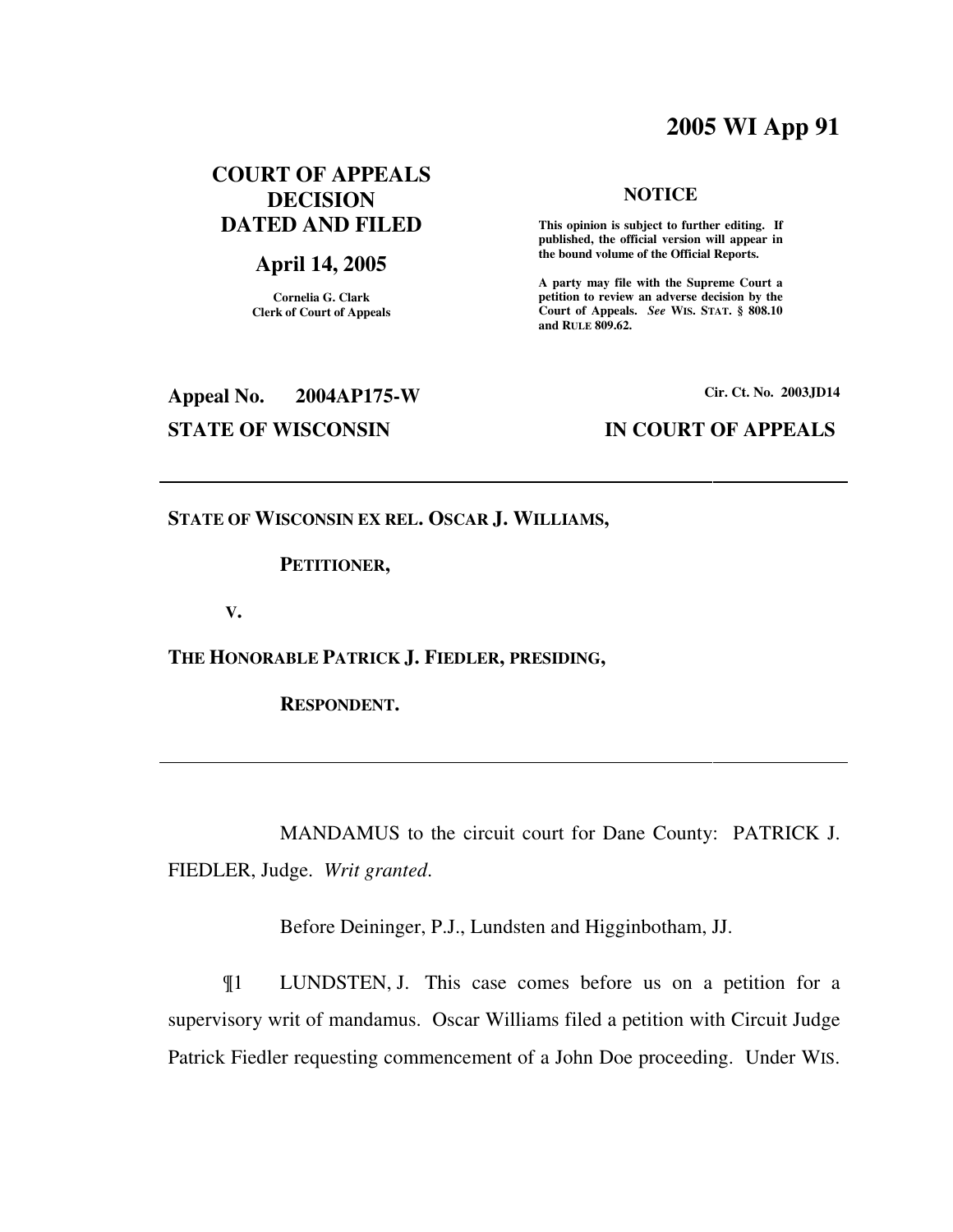STAT. § 968.26 (2003-04),<sup>1</sup> "[i]f a person complains to a judge that he or she has reason to believe that a crime has been committed" within the judge's jurisdiction, the judge must conduct an evidentiary hearing at which the complaining person testifies and may present other witnesses. In this case, the circuit judge reviewed Williams' petition and also obtained and reviewed police reports containing information casting doubt on assertions in the petition. The circuit judge rejected the petition, explaining that his review of the petition and the police reports led him to conclude that the petitioner "failed to allege facts sufficient to raise a reasonable belief that a punishable, or, for that matter provable, crime has been committed."

¶2 As will become clear, the circuit judge in this case applied his common sense and reasonably concluded that conducting a John Doe hearing would be a waste of time. Nonetheless, we grant the writ, and thereby effectively reverse, because the circuit judge reached this reasonable conclusion by assessing credibility and choosing between competing inferences. The John Doe statute, as interpreted in *State ex rel. Reimann v. Circuit Court for Dane County*, 214 Wis. 2d 605, 615, 571 N.W.2d 385 (1997), does not permit this sort of analysis at the threshold stage of determining whether a John Doe petition contains reason to believe that a crime has been committed.

<sup>&</sup>lt;sup>1</sup> All references to the Wisconsin Statutes are to the 2003-04 version unless otherwise noted.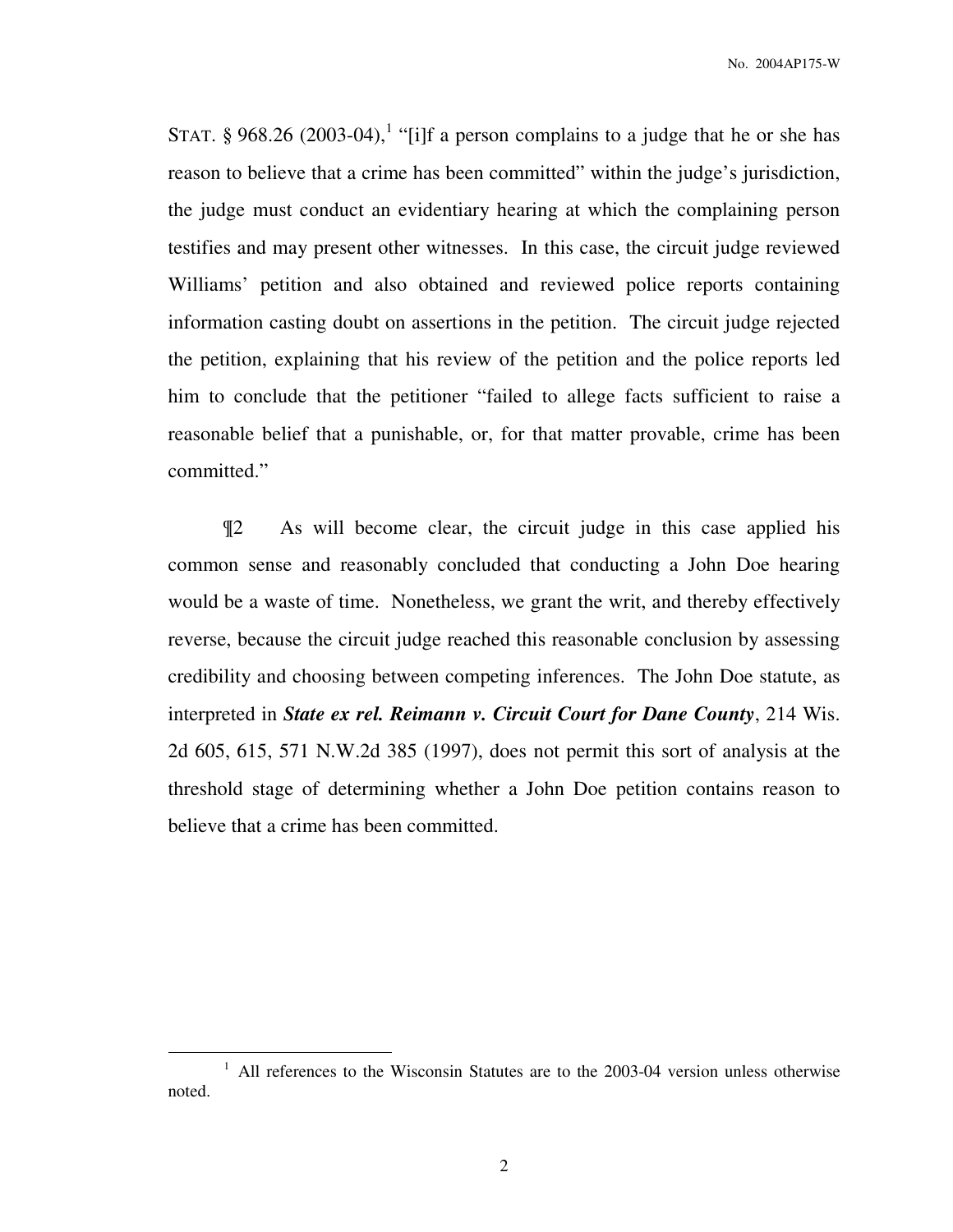## *Background*

¶3 Williams filed a petition for a John Doe proceeding under WIS. STAT. § 968.26. Williams' petition alleged that Joseph Heise attacked and beat him. The petition makes the following allegations:

- On December 18, 2002, after bar closing time at approximately 2:30 a.m., Williams was standing in a line outside a restaurant on State Street in Madison.
- Williams was approached by a panhandler, a man later identified as Joseph Heise.
- Heise asked for some change, and Williams told Heise to "go get a job."
- Williams, a black male, heard "a lot of heckling in the background from numerous college students, saying 'are you going to let that nigger talk to you like that?'"
- Williams was the only black person "in sight."
- Williams decided to leave and walked to a different restaurant, LaBamba's, "around the corner from where I had originally been."
- As Williams neared LaBamba's, he "heard running footsteps" behind him.
- Williams attempted to turn, and he was "met with a flying kick in the lower back" inflicted by Heise, a kick that caused Williams to fall to the ground.
- Heise told Williams that Heise would "kick [Williams'] black ass."
- "[T]wo other younger Caucasian men who appeared to be college students joined Heise, and Heise started to punch [Williams] in the face over and over again."
- All three men "took turns punching and hitting [Williams] in the head" while saying "'nigger … I'll kill your black ass … don't ever talk back to a white man …' and other profanities."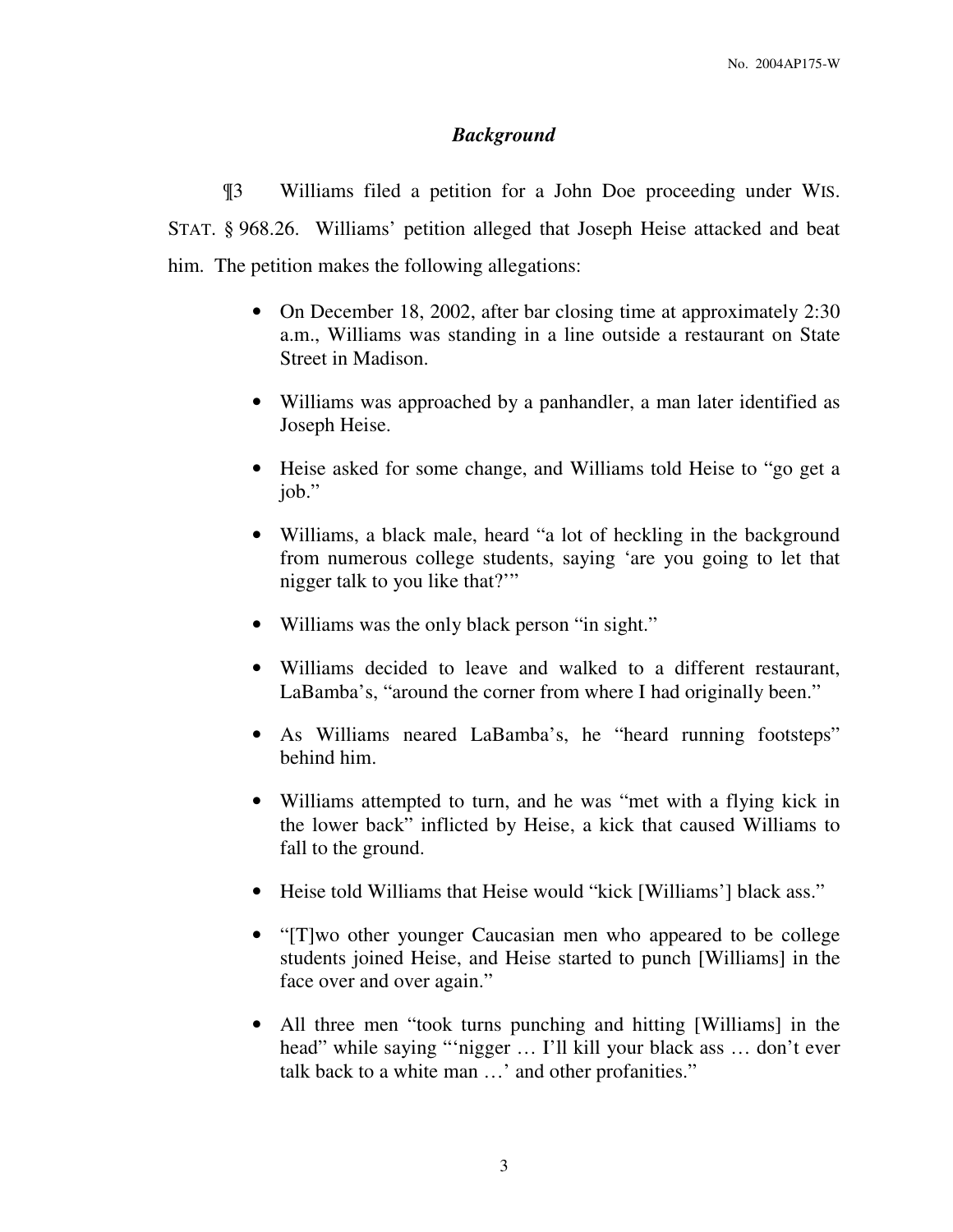- Williams was "in and out of consciousness, and last heard them say 'let's get out of here.'"
- Williams "stumbled" to his feet and noticed he "couldn't see, and that [his] eyes were beginning to feel heavy indicating that they were swollen shut."
- Williams walked to a food store, where an employee called "Fire Rescue," and he was transported to UW Hospital.

Williams' petition also asserts that the incident was investigated by the Madison Police Department "under incident report no. 2002-152973" and that the district attorney refused to pursue the matter.

¶4 After receiving Williams' petition, the circuit judge asked the district attorney to supply copies of police reports and also asked whether he considered filing charges. The district attorney responded with a letter and copies of several police reports. The district attorney stated in his letter to the judge that the case had apparently not been referred to his office but, having reviewed the materials, he did not believe there was a basis for proceeding with criminal charges against Heise.

¶5 The police reports sent to the circuit judge stated that officers located and interviewed both Williams and Heise shortly after the altercation that led to Williams' injuries. The reports state that at about 2:46 a.m. on the night Williams was taken to the hospital, a man named Joseph Heise approached a police officer near State Street. Heise gave an account to the police that, with notable exceptions, roughly tracked the account Williams provided to the circuit judge in his John Doe petition.

¶6 According to Heise, it was Williams who followed Heise to LaBamba's. Heise told police that Williams threatened Heise with a knife and that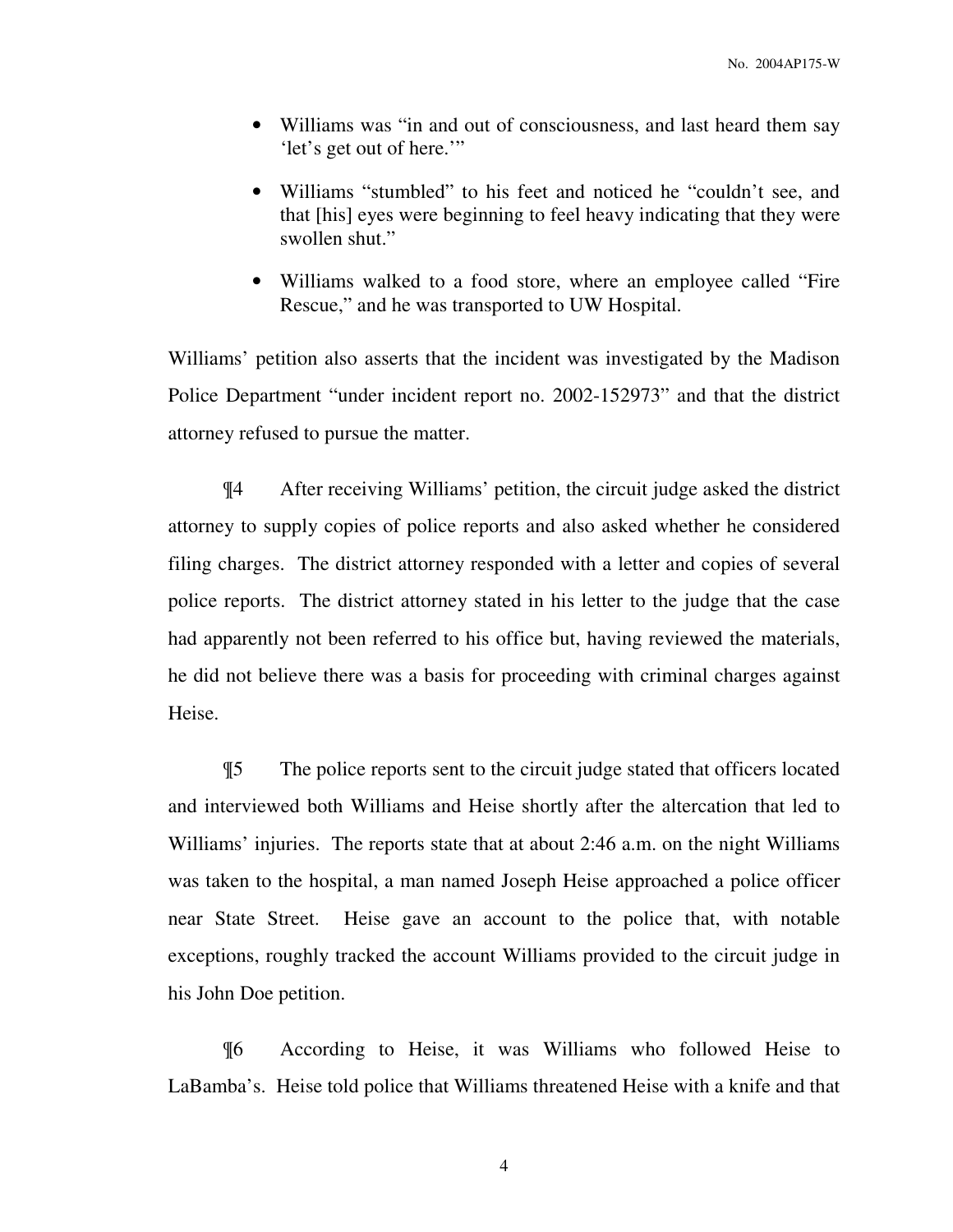No. 2004AP175-W

Heise defended himself by punching Williams in the face until Williams gave up his knife. Heise said he kicked the knife away and then put it under a nearby dumpster so his attacker would not have access to it. After giving this account to police, an officer took Heise to where Heise said the altercation occurred and Heise showed the officer the knife under the dumpster. The officer observed two small pools of blood, retrieved the knife, and observed the knife had blood on it. A subsequent test of the knife produced no fingerprint evidence.

¶7 The police reports indicate that during the time Heise was being questioned near State Street, an officer attempted to question Williams at the UW Hospital Emergency Room. The officer who interviewed Williams reported that Williams' face was bloody and swollen. Williams was treated for a broken nose and required stitches over one eye. The officer smelled a strong odor of intoxicants emanating from Williams. He observed that Williams was uncooperative with medical personnel, that Williams was angry and agitated, and that Williams alternated between being uncooperative and somewhat cooperative. Williams told the officer that he had been "jumped by some white boys" and gave a physical description of one of them. Williams said all three took turns striking him.

¶8 Williams was asked whether a weapon was involved. He said: "Yeah. No knife." He described the weapon as a "billy-jack," but would not further describe the weapon. The officer wrote that a "billy-jack" is an item filled with lead. The officer also wrote that, although Williams initially said that his assailants said nothing during the attack, when he was later asked if they said anything during the attack, Williams responded, "Nigger 'shit.'"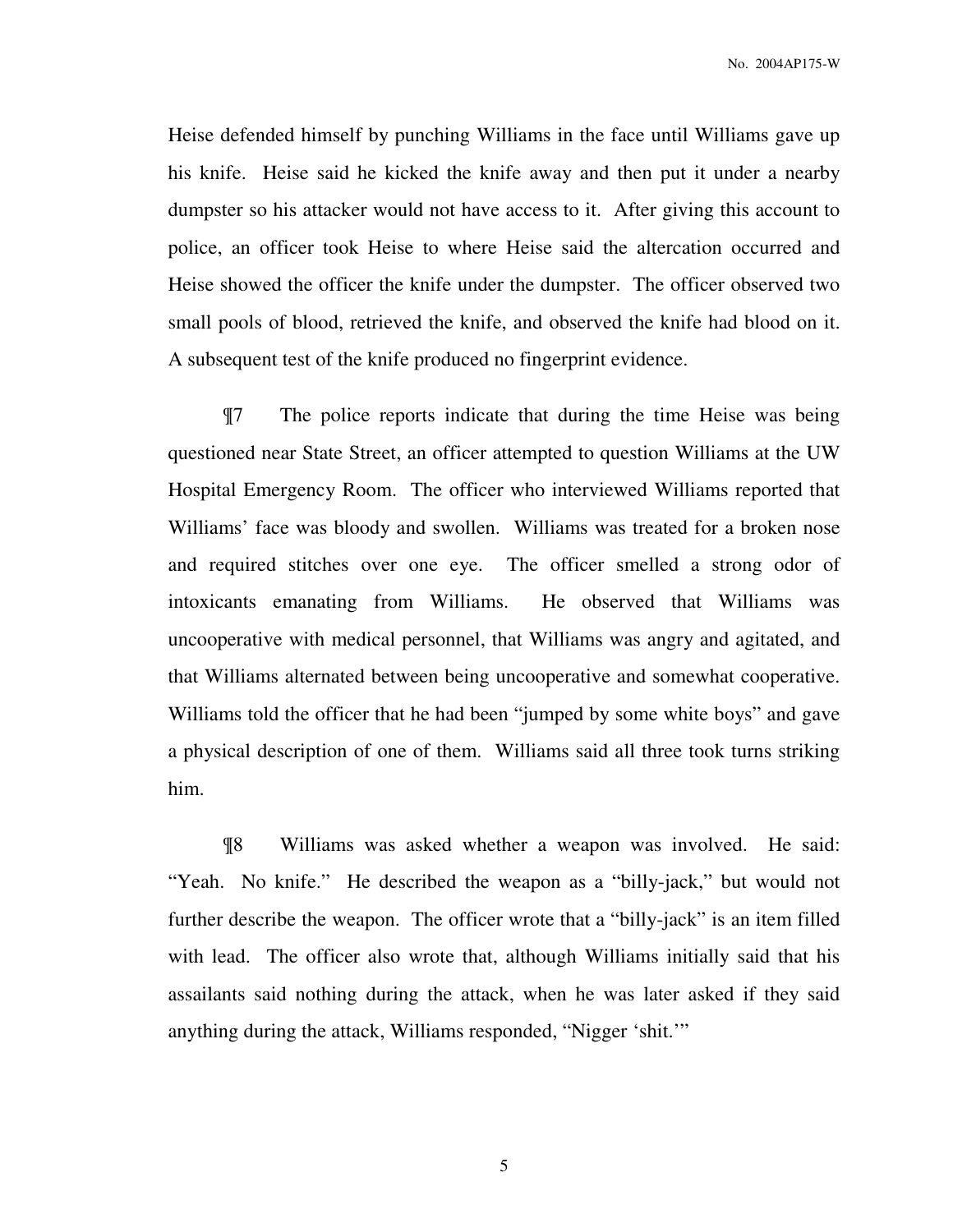¶9 The police reports show that neither Williams nor Heise was arrested at the time, but an officer was assigned to do a follow-up investigation. This officer's efforts failed to locate either man. However, about two weeks later, on January 2, 2003, Williams was in court for an "unrelated" preliminary hearing. At that time, an officer asked Williams if he wanted to make a statement about the incident involving Joseph Heise. Williams told the officer he did not wish to make any statement.<sup>2</sup>

¶10 About three weeks later, on January 23, 2003, an officer was dispatched to the county jail where Williams was incarcerated. Williams wanted to report an alleged battery committed by Heise against Williams about a week before Christmas. Williams said he waited to complain because he first learned Heise's full name when Williams was arraigned on charges stemming from an altercation he had with Heise on January 9, 2003.<sup>3</sup>

¶11 After reviewing Williams' petition, the district attorney's letter, and the police reports, the circuit judge denied Williams' petition. The judge wrote:

> The court notes from its review of the City of Madison incident report that the Madison Police Department did conduct an investigation of the allegations and that the petitioner was not cooperative. According to the incident report, there are no independent witnesses to corroborate the allegations made by the petitioner. The alleged assailant has cooperated with the police and indicated that the petitioner came at him with a knife and that the alleged assailant was acting in self-defense. Based

 $\overline{a}$ 

<sup>&</sup>lt;sup>2</sup> In his petition for a writ of mandamus filed in this court, Williams denies that the police officer who questioned him on January 2, 2003, told him Joseph Heise's name.

<sup>&</sup>lt;sup>3</sup> In his petition for a writ, Williams asserts that he stabbed Heise on January 9, 2003, in self-defense after Heise appeared out of nowhere and attacked Williams. Reports attached to Williams' writ indicate that Williams, who was born in 1949, has spent about 35 years of his life in prison and has psychological problems. It appears that Williams was convicted and sentenced to prison as a result of stabbing Heise.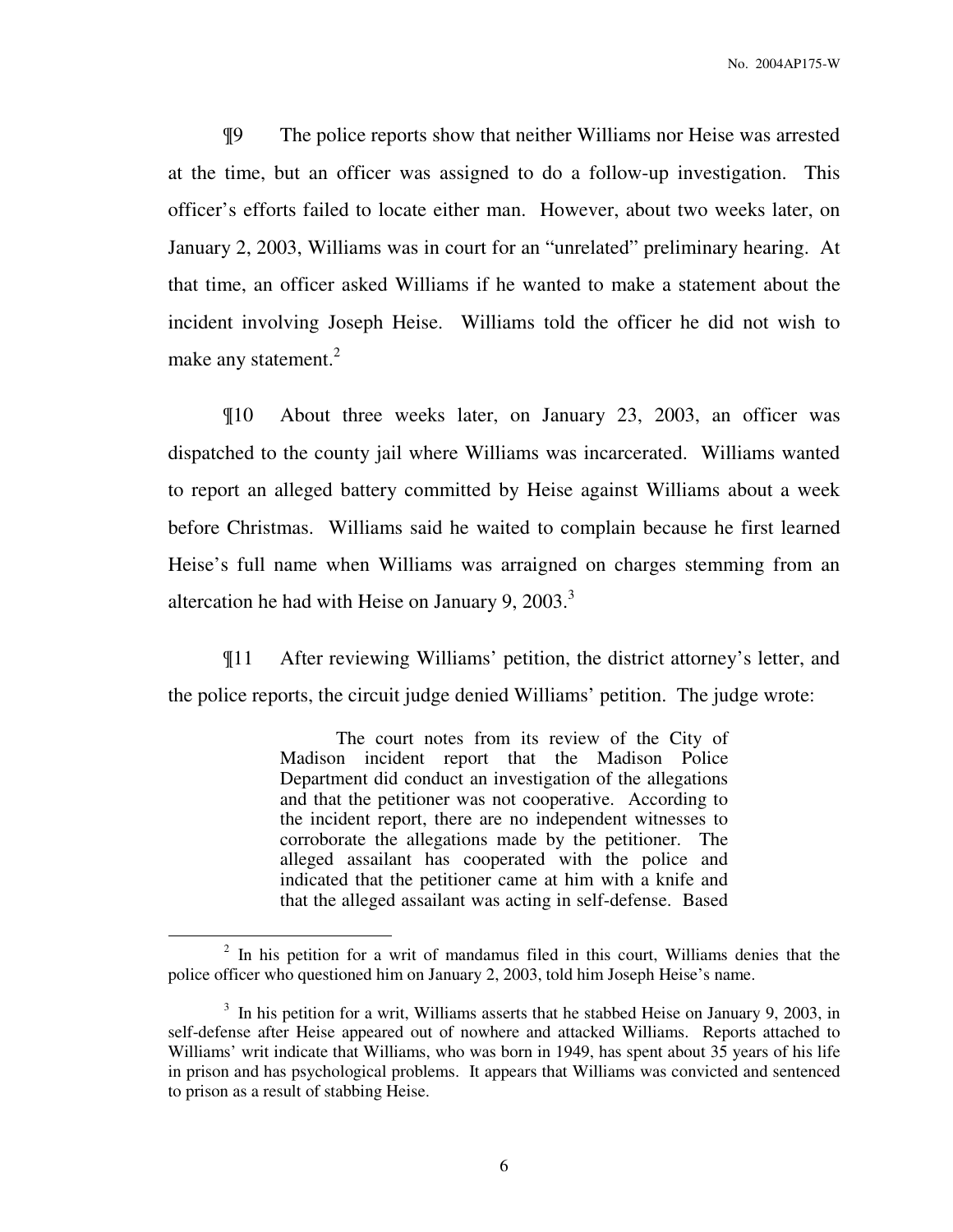upon my review of the incident reports, I am satisfied that a John Doe proceeding is not necessary, as it would simply be an effort to duplicate what the City of Madison Police Department has already done. I am further satisfied that a review of these materials and of the petition leads me to conclude that the petitioner has failed to allege facts sufficient to raise a reasonable belief that a punishable, or, for that matter provable, crime has been committed. Thus, in the exercise of my discretion, I'm DENYING the petition without an examination.

After receiving this decision, Williams filed a petition for a writ of mandamus asking this court to order that a John Doe hearing be held.

### *Discussion*

¶12 Williams filed a petition under the John Doe statute with the circuit judge, requesting that the judge take Williams' testimony under oath. The John Doe statute, WIS. STAT. § 968.26, provides, in pertinent part:

> If a person complains to a judge that he or she has reason to believe that a crime has been committed within his or her jurisdiction, the judge shall examine the complainant under oath and any witnesses produced by him or her ….

The supreme court has interpreted this language to mean that "once a John Doe complainant has shown that he or she has reason to believe that a crime has been committed, the judge has no discretion to refuse to examine the complainant." *State ex rel. Reimann v. Circuit Court for Dane County*, 214 Wis. 2d 605, 615, 571 N.W.2d 385 (1997).

¶13 When determining whether a John Doe petitioner has alleged "reason to believe," circuit judges must apply an objective standard. A petitioner must "allege facts sufficient to raise a reasonable belief that a punishable crime has been committed." *Id.* at 618. Conclusory allegations are insufficient. *Id.*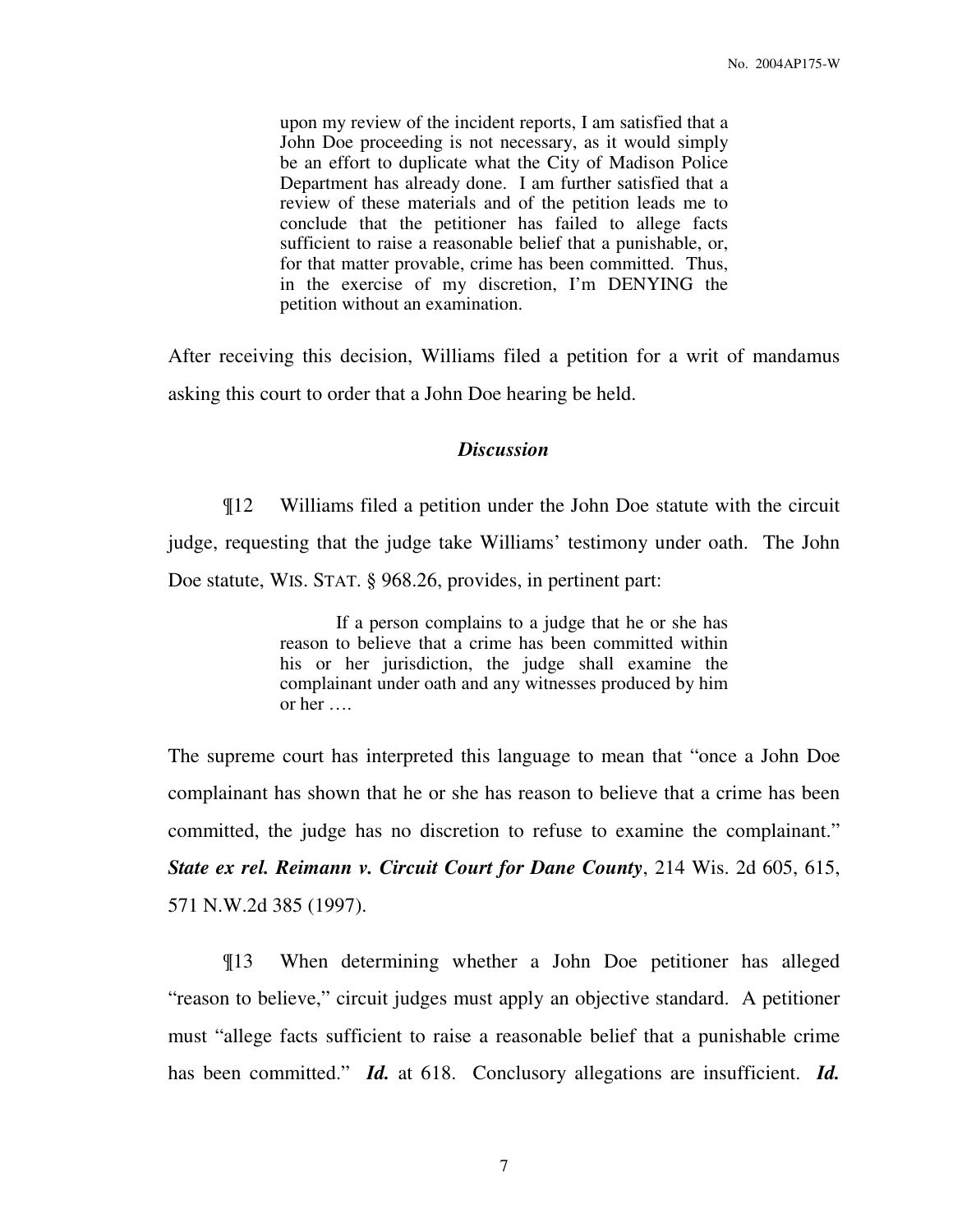"[I]f a John Doe complainant, in his or her petition, presents only conclusory allegations, or fails to allege facts sufficient to raise a reasonable belief that a punishable crime has been committed, the circuit court judge may, in the exercise of his or her legal discretion, deny the petition without an examination." *Id.*

¶14 Williams' petition, viewed by itself, presents "reason to believe" that a crime was committed in the circuit judge's jurisdiction. Specifically, the petition presents Williams' firsthand account of the battery Heise allegedly perpetrated in Dane County in December of 2002. In Williams' telling of the incident, he did nothing to provoke the panhandling Heise, except to tell Heise to get a job. According to Williams, Heise followed Williams as Williams left the area of the initial verbal confrontation, and Heise brutally attacked Williams with the assistance of two young men.

¶15 The circuit judge did not rule that Williams' petition, viewed in isolation, failed to allege facts constituting "reason to believe" that a crime had been committed. Instead, the judge's decision concludes that Williams' petition, considered in light of information in the police reports and the district attorney's letter, does not, in the words of the judge's written decision, "allege facts sufficient to raise a reasonable belief that a punishable, or, for that matter provable, crime has been committed."

## *Reason to Believe*

¶16 We first address the circuit judge's argument that a "provable" crime was not alleged. The judge argues, in effect, that he was entitled to consider the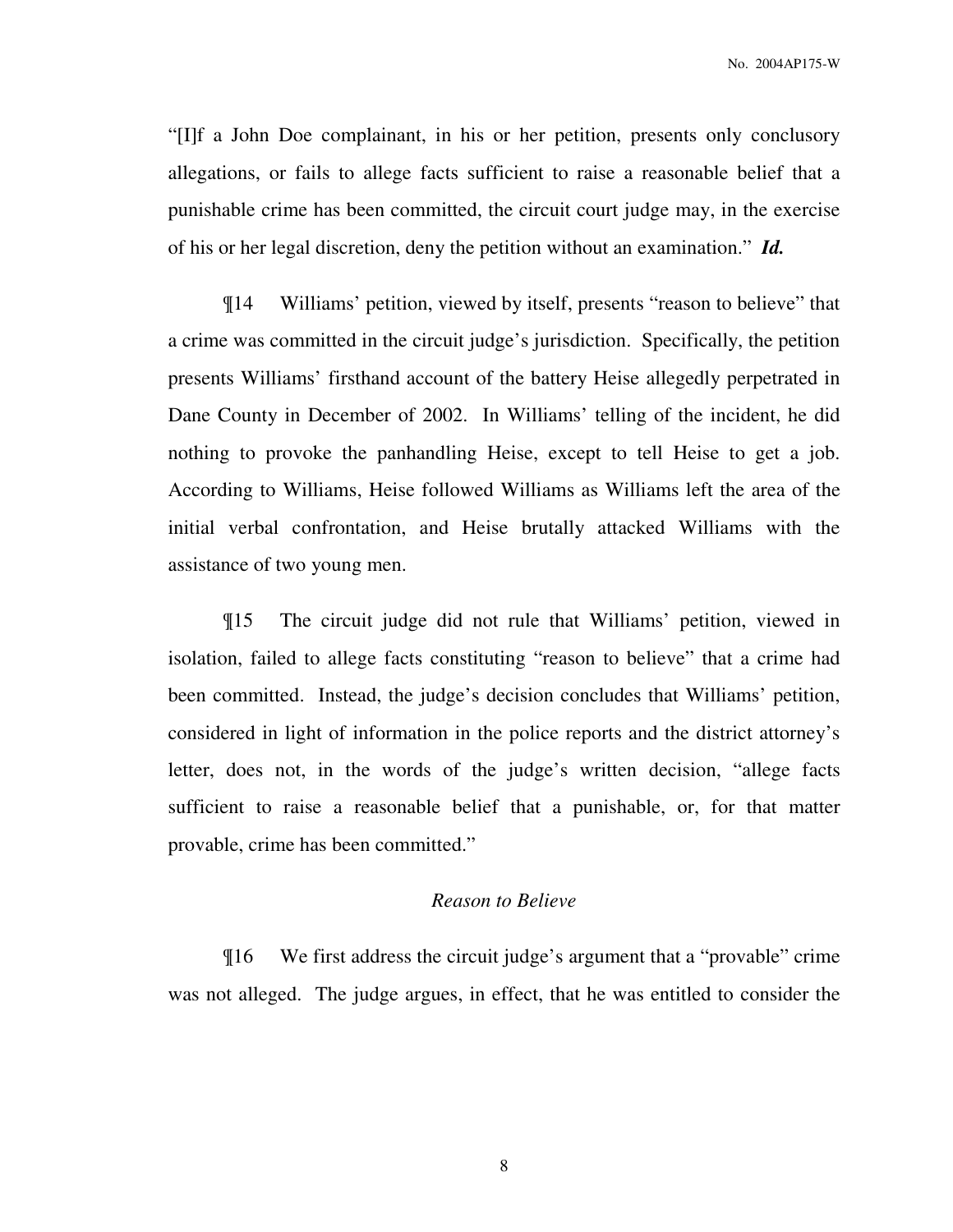chances of a successful prosecution when deciding whether the petition met the "reason to believe" standard.<sup>4</sup>

¶17 The judge contends he reasonably interpreted the John Doe statute as requiring Williams to make a showing that a "provable" crime was committed. The judge explained in his written decision that there were no witnesses to corroborate Williams' allegations. He also noted that Heise cooperated with the police and told police that he acted in self-defense when Williams came at him with a knife. Finally, the judge expressed his belief that a John Doe proceeding would "simply be an effort to duplicate what the City of Madison Police Department has already done." To this list we could add that the reports say that Heise voluntarily approached the police about the incident and that Williams was intoxicated, uncooperative, and inconsistent.

¶18 We understand the circuit judge's use of the word "provable" to mean that the information in the police reports persuaded him that there was essentially no chance a judge or jury would find, beyond a reasonable doubt, that Heise committed a crime. The circuit judge argues that he "reasonably afforded some deference to the charging decision of the district attorney" and that he reasonably decided, based on all the information before him, that there was "insufficient objective evidence of a provable crime." Under these circumstances, according to the judge, the "reason to believe" standard is not met because there is no showing that a "provable" crime had been committed.

¶19 We agree that it was reasonable for the circuit judge to predict that Williams would not succeed in persuading a fact finder that Heise is guilty beyond

<sup>&</sup>lt;sup>4</sup> Although we refer to arguments as being made by the circuit judge, we note that the judge is represented on appeal by the Attorney General.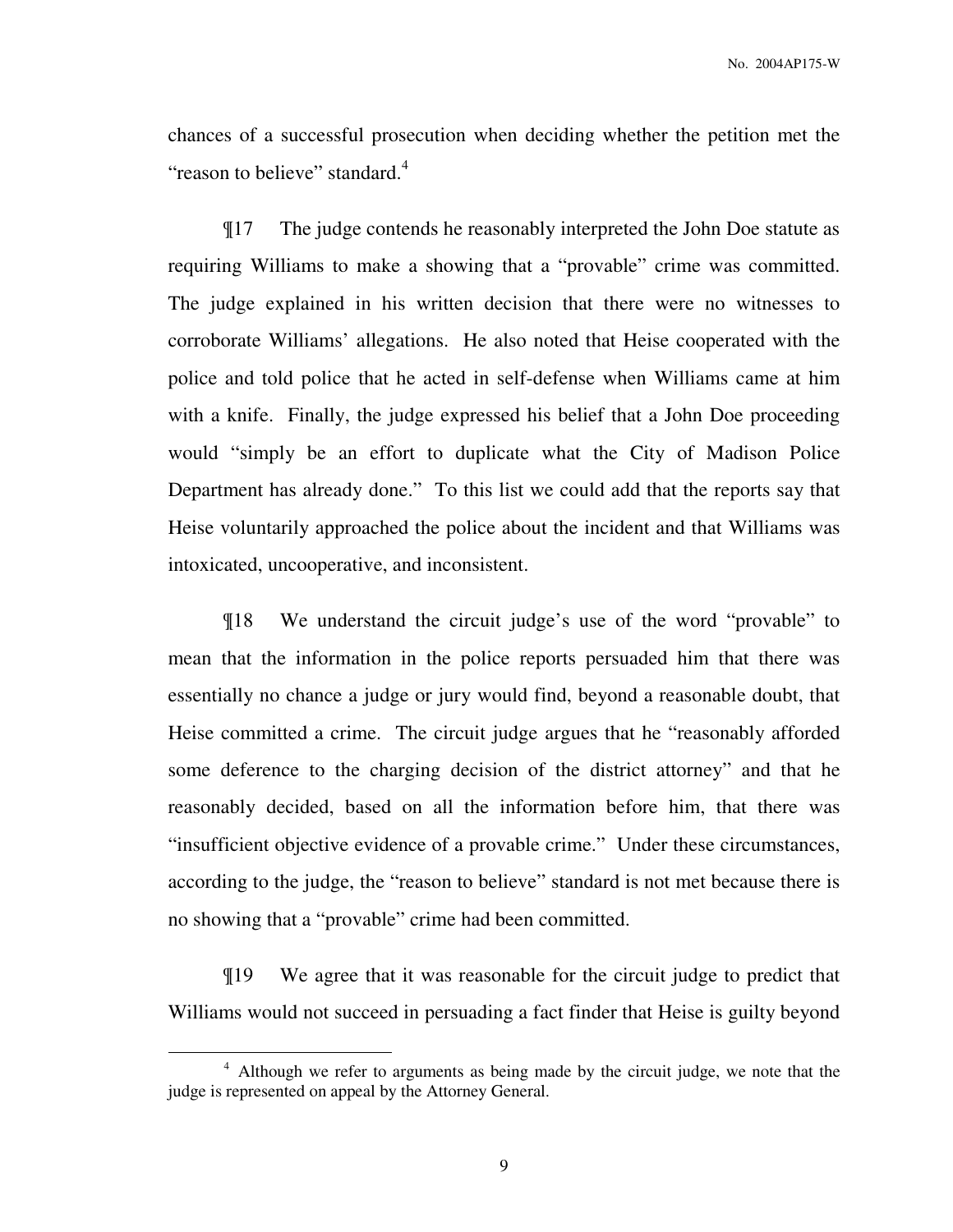a reasonable doubt. But we think the John Doe statute precludes this sort of assessment by the judge at the petition stage. Indeed, the circuit judge's appellate brief aptly sums up the issue:

> At its core, this case requires [the court of appeals] to decide if Judge Fiedler properly determined that Williams failed to satisfy the objective, threshold requirement for commencing a John Doe proceeding, or whether Judge Fiedler improperly weighed Williams' credibility or chose between conflicting facts and inferences.

¶20 In *Reimann*, the supreme court explained that when judges assess "reason to believe," they "should not weigh the credibility of the complainant or choose between conflicting facts and inferences." *Id.* at 625. Furthermore, **Reimann** teaches that the "reason to believe" standard is somewhat lower than probable cause. According to *Reimann*, the "'John Doe complaint ... need not name a particular accused; nor need it set forth facts sufficient to show that a crime has probably been committed. The John Doe is, at its inception, not so much a procedure for the determination of probable cause as it is an inquest for the discovery of crime ....'" *Id.* at 624 (quoting *State v. Washington*, 83 Wis. 2d 808, 822, 266 N.W.2d 597 (1978)).

¶21 The story Williams tells in his petition is a plausible account of a battery. The judge's negative assessment of Williams' story is based on information in the police reports strongly indicating that Heise's assertion of selfdefense is more credible. In the words of the circuit judge's brief, this is a "classic 'he said-he said'" case, with the police reports indicating that the evidence would show Heise was more worthy of belief than Williams. Thus, we can only conclude that the judge's rejection of Williams' petition was a result of weighing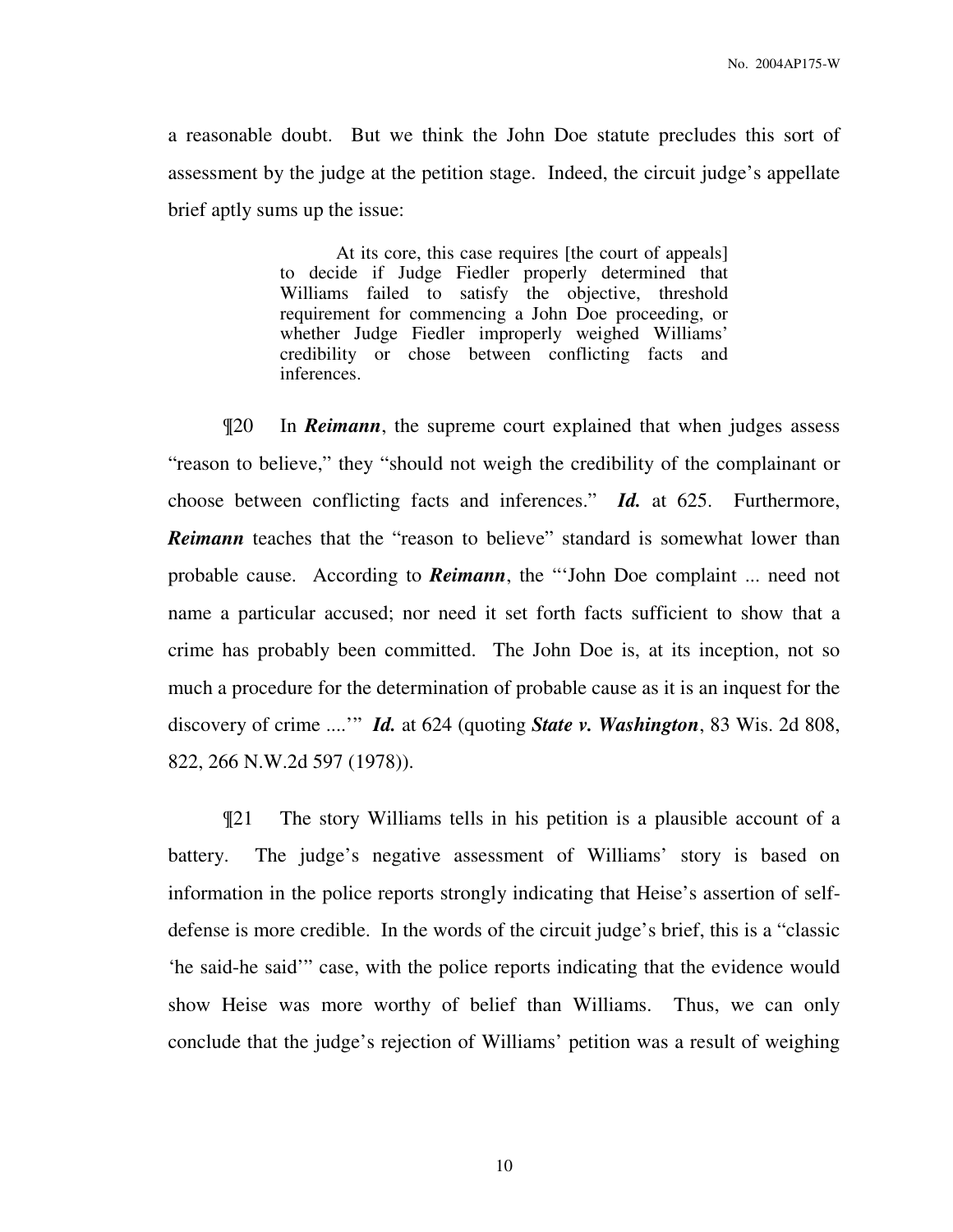Williams' credibility and choosing between conflicting facts and inferences, something prohibited by *Reimann*.

¶22 We readily acknowledge that the John Doe statute, as construed in **Reimann**, is subject to abuse. This case is a good example. Our review of the police reports leads us, like the circuit judge, to believe that it is a virtual certainty that examining Williams under oath will be a waste of judicial resources and, in this case, prison and law enforcement resources, since it appears Williams is currently serving a prison term. But our belief is based on the same type of credibility assessment the circuit judge must have engaged in. The John Doe statute, as interpreted in *Reimann*, does not permit this assessment at this threshold stage in the process. And, the circuit judge does not suggest a viable construction of the John Doe statute that would preserve its readily apparent purpose but limit the sort of abuse likely going on here.

## *Consideration of the Police Reports*

¶23 As is apparent from the discussion above, if we assume the circuit judge properly considered the police reports, we nonetheless conclude the circuit judge erred when he denied Williams' petition without examining Williams under oath. Nonetheless, we briefly address the circuit judge's consideration of those police reports.

¶24 In an order requesting appellate briefing, we indicated that the circuit judge was free to make all arguments he believed supported his decision. But we specifically asked that the following question be addressed: Did the circuit judge properly consider "material extrinsic to the petition" in determining whether Williams' petition presented "reason to believe" within the meaning of the John Doe statute? Responding to our request, the circuit judge argues that his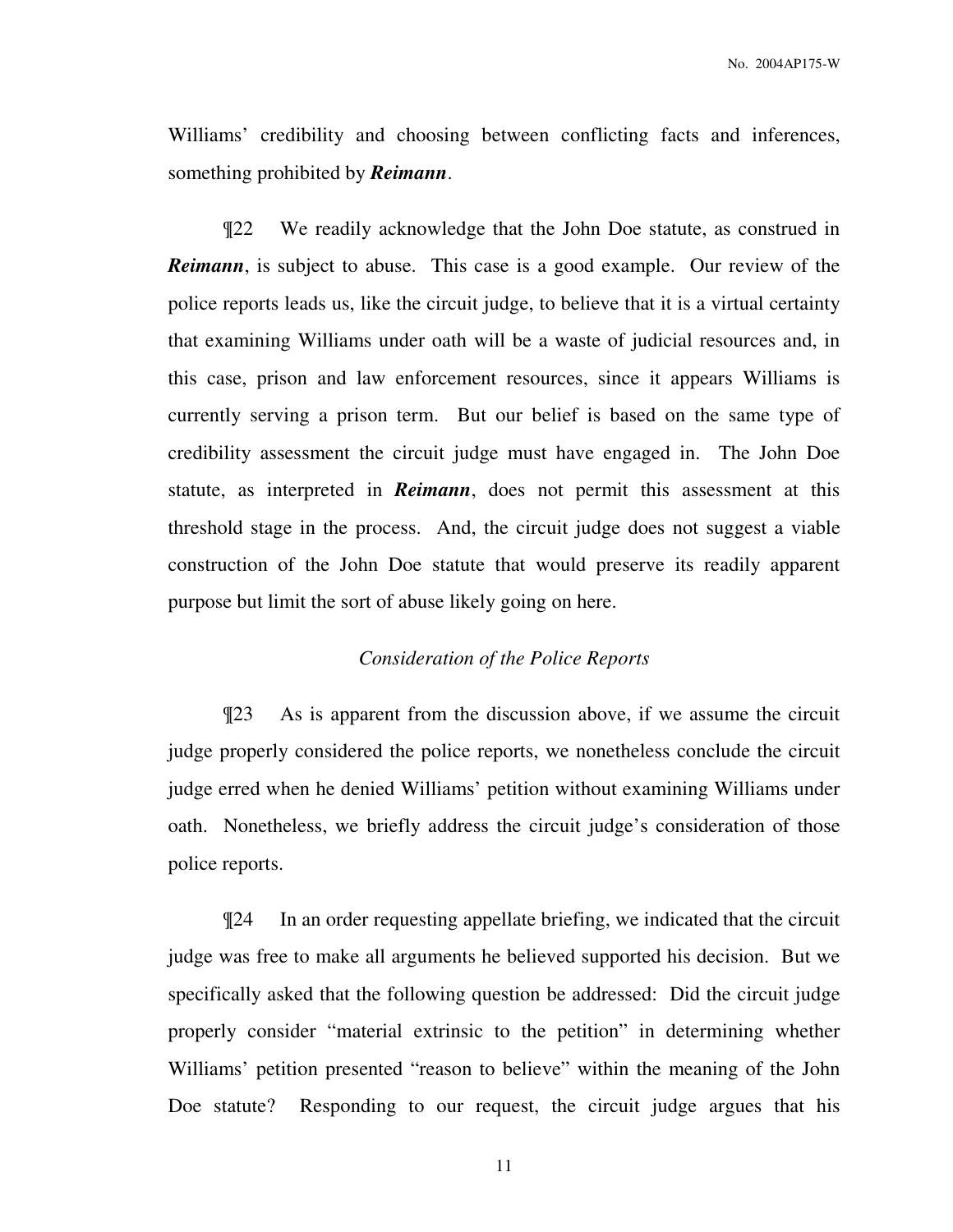consideration of the police reports was proper for two reasons. We do not find either persuasive.<sup>5</sup>

¶25 We understand the circuit judge's first argument to be this: Although the police reports were not attached to the petition, and even if the reports were not incorporated into the petition by reference, the judge's *sua sponte* acts of requesting the police reports and considering them is supported by the following language from *Reimann*:

> Where a mere technical error on the face of the petition, or an inadequacy in the facts alleged therein, can be cured by a simple request for additional information, justice may be best served under Wis. Stat. § 968.26 by the judge simply making such request or examining the complainant.

*Reimann*, 214 Wis. 2d at 625. The judge argues that this part of *Reimann* interprets the John Doe statute as generally authorizing the consideration of information outside the petition. We disagree. In this part of *Reimann*, the supreme court is not talking about judges going outside a citizen's "complaint" looking for substantiating or conflicting information. Rather, the court is explaining that judges have the discretion to request additional information in an effort to *assist* complainants. The larger context for the above quote is as follows:

> If … the judge finds that the complainant has failed to establish "reason to believe," that judge may deny the John Doe petition without conducting an examination.

> This, of course, is not to say that the judge's decision may rest upon prejudice or caprice. In determining whether the petition is worthy of further treatment, a circuit court judge must act as a neutral and detached magistrate. In making this decision, the judge

 $<sup>5</sup>$  As indicated earlier, the circuit judge is represented on appeal by the Attorney General.</sup> Although in the text we say that our request for briefing was directed at the circuit judge, in fact it was directed at the Attorney General. All of the arguments we attribute to the circuit judge in this case were made on his behalf by the Attorney General.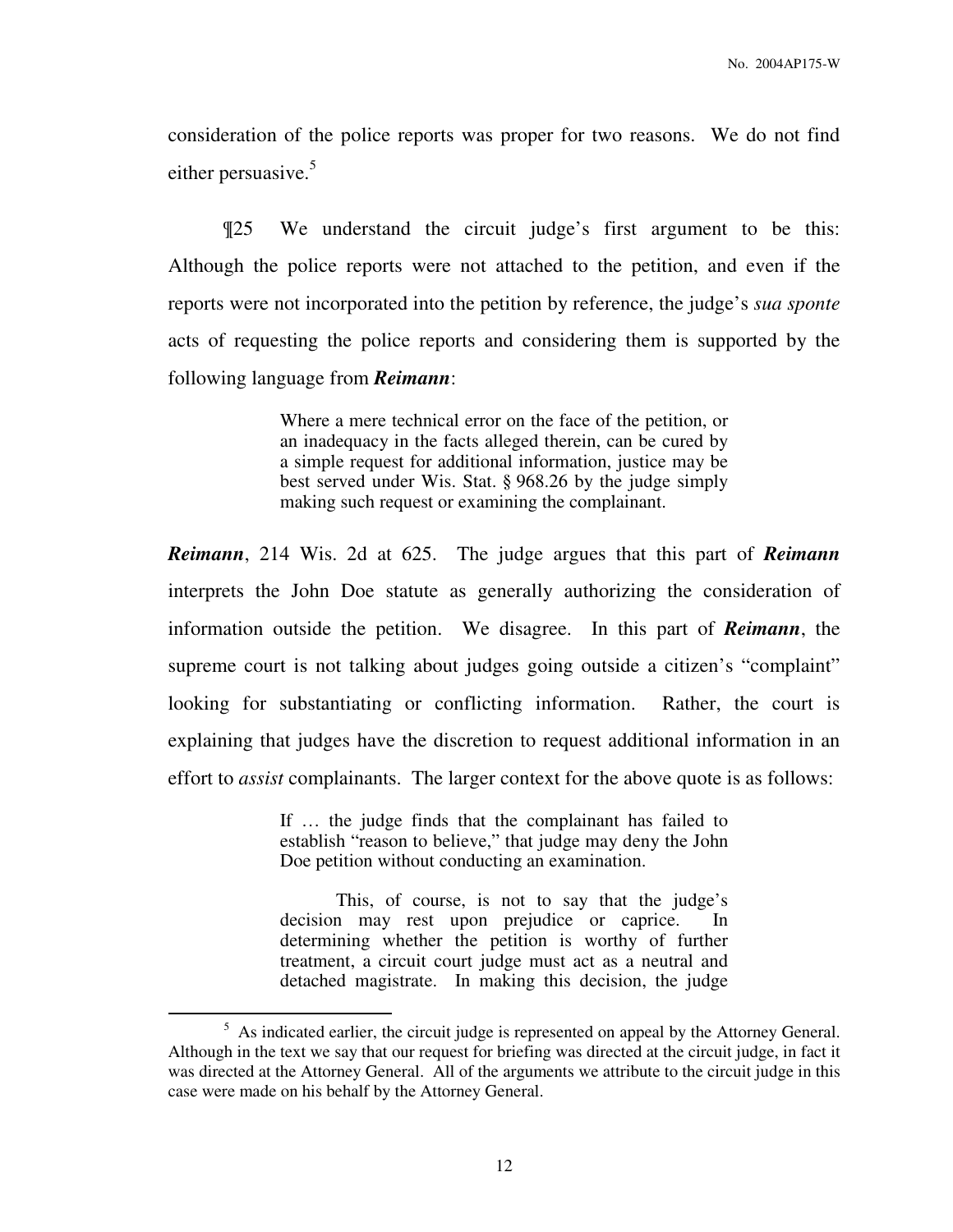should not weigh the credibility of the complainant or choose between conflicting facts and inferences. For some complainants, the John Doe procedures available under Wis. Stat. § 968.26 provide their only entrance to the state courts. Although we believe that circuit court judges must perform some gate-keeping functions under Wis. Stat. § 968.26, we do not here intend to close the doors of the courtroom to those persons who may have reason to believe a crime has been committed. In addition, the judge must recognize that many John Doe petitions are filed *pro se* by complainants not trained in the complexities of criminal law and procedure. Where a mere technical error on the face of the petition, or an inadequacy in the facts alleged therein, can be cured by a simple request for additional information, justice may be best served under Wis. Stat. § 968.26 by the judge simply making such request or examining the complainant.

*Id.* at 625 (citation omitted). Thus, this part of *Reimann* simply says that judges have the discretion to request additional information to assist a *pro se* complainant.

¶26 To sum up, we address no more than the narrow argument before us, namely, that the quoted *Reimann* language supports the circuit judge's request for, review of, and use of the police reports to reject Williams' petition. *Reimann* does not support this argument.

¶27 The circuit judge separately argues that he was entitled to consider the police reports because Williams' petition refers to the police reports. The petition states: "The Madison Police Department filed this case under incident report no. 2002-152973." The judge argues that case law holds that a judge "may consider information attached to or referenced in the petition."

¶28 Because the police reports in this case were not "attached" to the petition, the part of the judge's argument that matters is his claim that courts may consider documents *referenced* in a petition. But the only case the judge offers in